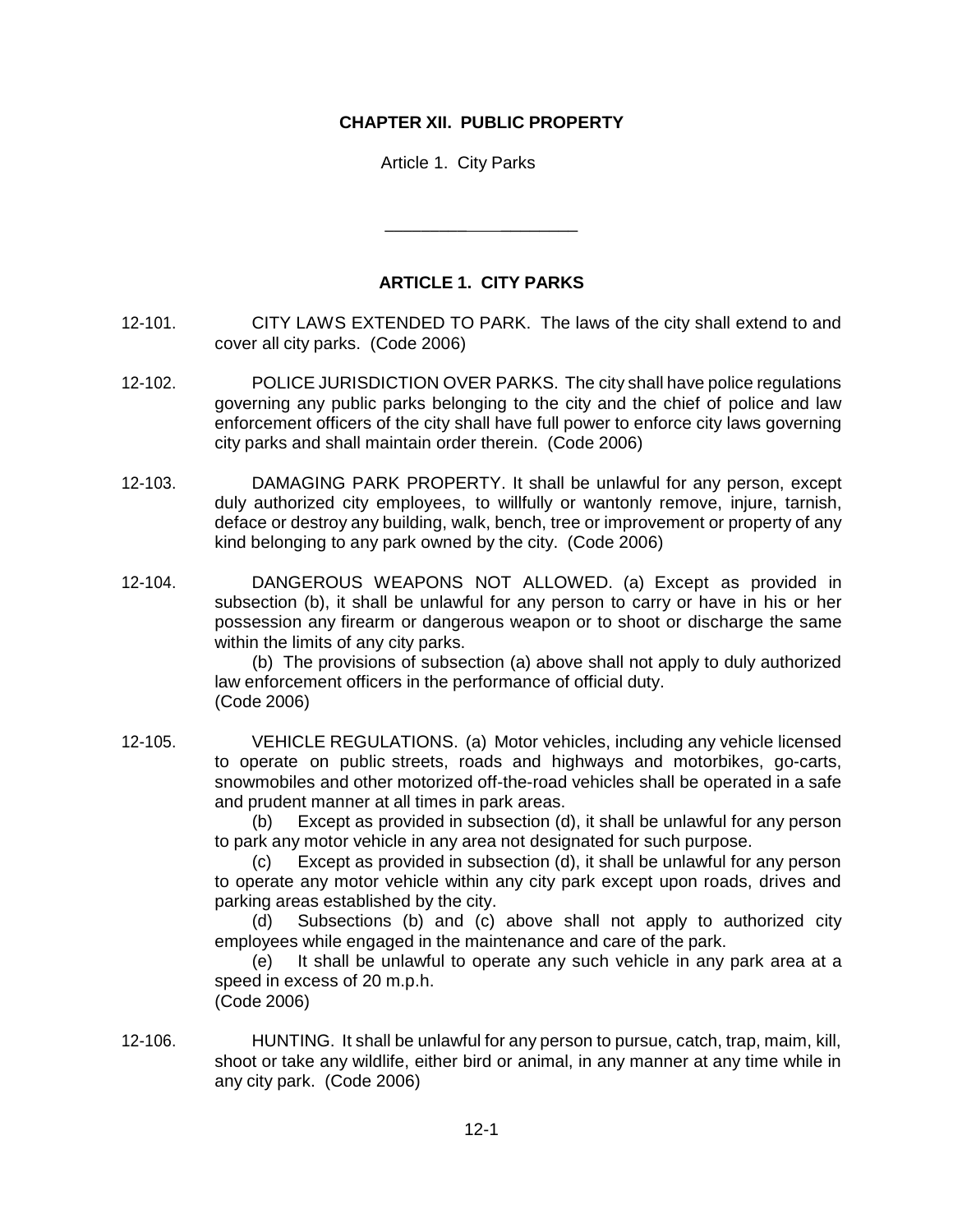- 12-107. FIRES. It shall be unlawful for any person to build or kindle any fire in any city park except in the ovens, stoves, or grills provided for that purpose by the city, and such fire must be extinguished by the person, persons or parties starting such fire, immediately after use thereof. (Code 2006)
- 12-108. CAMPING PROHIBITED. Overnight camping is hereby prohibited in city parks except where posted. (Code 2006)
- 12-109. SANITATION. All waste material, paper, trash, rubbish, tin cans, bottles, containers, garbage and refuse of any kind whatsoever shall be deposited in disposal containers provided for such purposes. No such waste or contaminating material shall be discarded otherwise. No sticks, stones, trash or other objects shall be thrown or discarded in or on any park lands, fountains, pools, drinking fountains, sanitary facilities, or other improvements. (Code 2006)
- 12-110. PROHIBITION AGAINST ALCOHOLIC BEVERAGES AND CEREAL MALT BEVERAGES. It shall be unlawful for any person or persons to use, consume or have on the premises of any park or other city property within the city any alcoholic liquor or cereal malt beverage. (Code 2006)
- 12-111. PRESERVATION OF NATURAL STATE. It shall be unlawful for any person, except duly authorized city employees, to take, injure, or disturb any live or dead tree, plant, shrub, or flower, or otherwise interfere with the natural state of city parks. (Code 2006)

12-112. GENERAL REGULATIONS. The city may post such rules and regulations, as are approved by the governing body, pertaining to the use of the city parks in a conspicuous place in each city park. Violations of these posted rules shall constitute a violation of this code. (Code 2006)